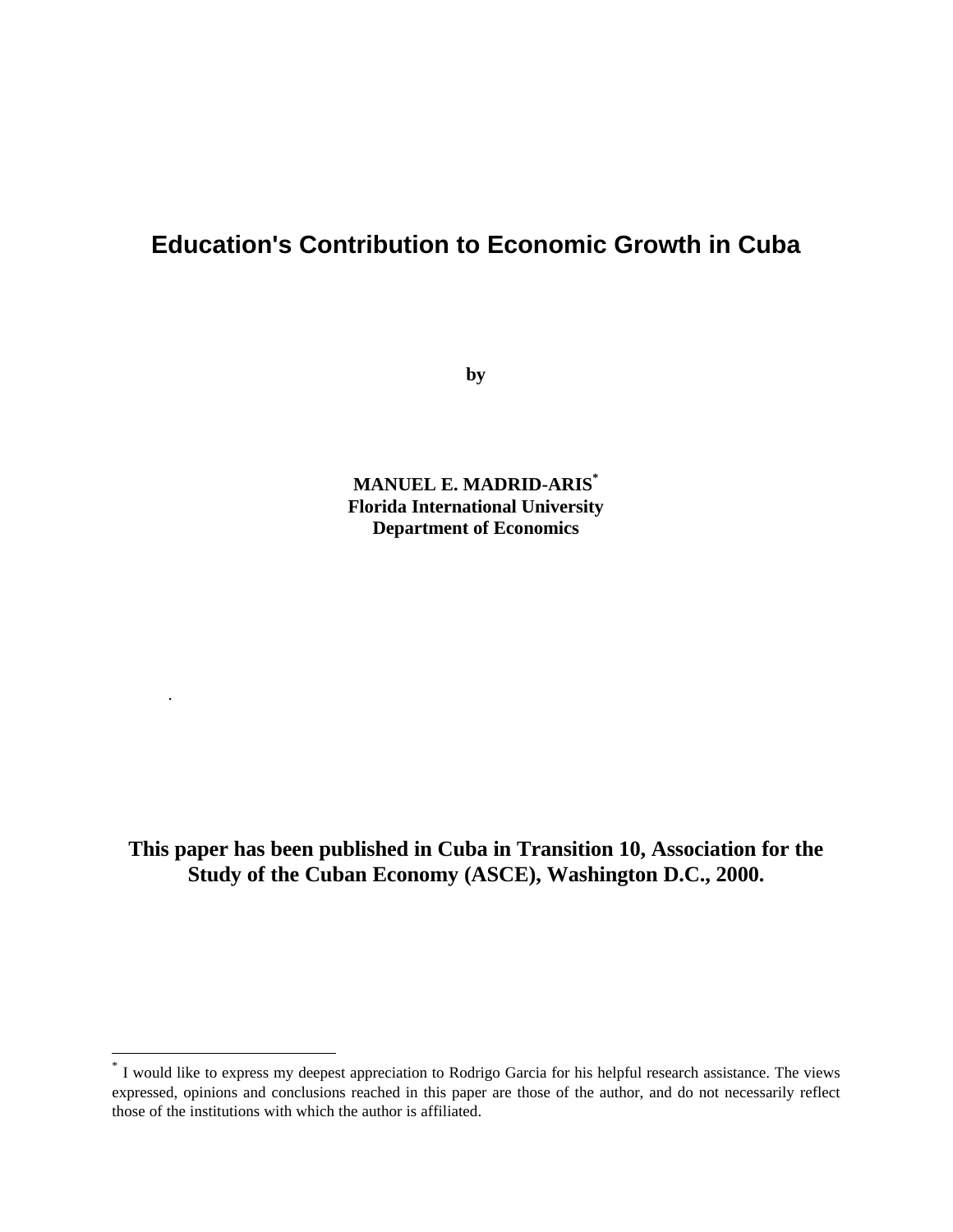#### **INTRODUCTION**

The main problem faced by government is allocating scarce resources across competing activities and sectors. The choice between alternative investment such as investment in education versus investment in physical infrastructure depends on society's objectives which are represented by governmental decisions, and on the analysis between cost of the investment versus the future benefit to be derived from that investment. Since, education is seen as an investment by economist, therefore it is important to estimate its contribution to economic growth and/or its rate of return. $<sup>1</sup>$ </sup>

Education represents both consumption and investment. Education is valued for its immediate as well as for its future benefits. This means that the distribution of educational investment affects future income distribution, thus, equity plays an important role in educational investment decisions. Different societies give different weight between the objectives of efficiency and equity in defining an educational investment. In general, centrally planned economies placed a higher weight on equity grounds in defining their educational policy investment than capitalist economies.

This paper is a follow up to and complements my previous publications related with sources of economic growth in Cuba (Madrid-Aris, 1997, 1998), in the sense that the growth accounting or sources of growth analysis is extended by creating a labor quality index to determine the contribution of education to economic growth. This paper has two goals. The first one is to provide a very brief descriptive analysis of the historical pattern of factor accumulation (physical investment and human capital creation), social investment, and human capital creation. The second goal is to determine the education's contribution to economic growth.

This paper is organized as follows. The next section provides a brief review of the historical patterns of Cuban growth, factor accumulation, and human capital for the period 1962- 1988. The third section contains a brief review about different methodologies normally applied to estimate education's contribution to economic growth. The fourth section contains the estimation of education's contribution to economic growth by using Denison-type of growth accounting methodology. The final section contains the conclusions.

 $\overline{a}$ 

<sup>&</sup>lt;sup>1</sup> For an excellent review about international rates of return to education, see Psacharopoulus (1972, 1985, 1994).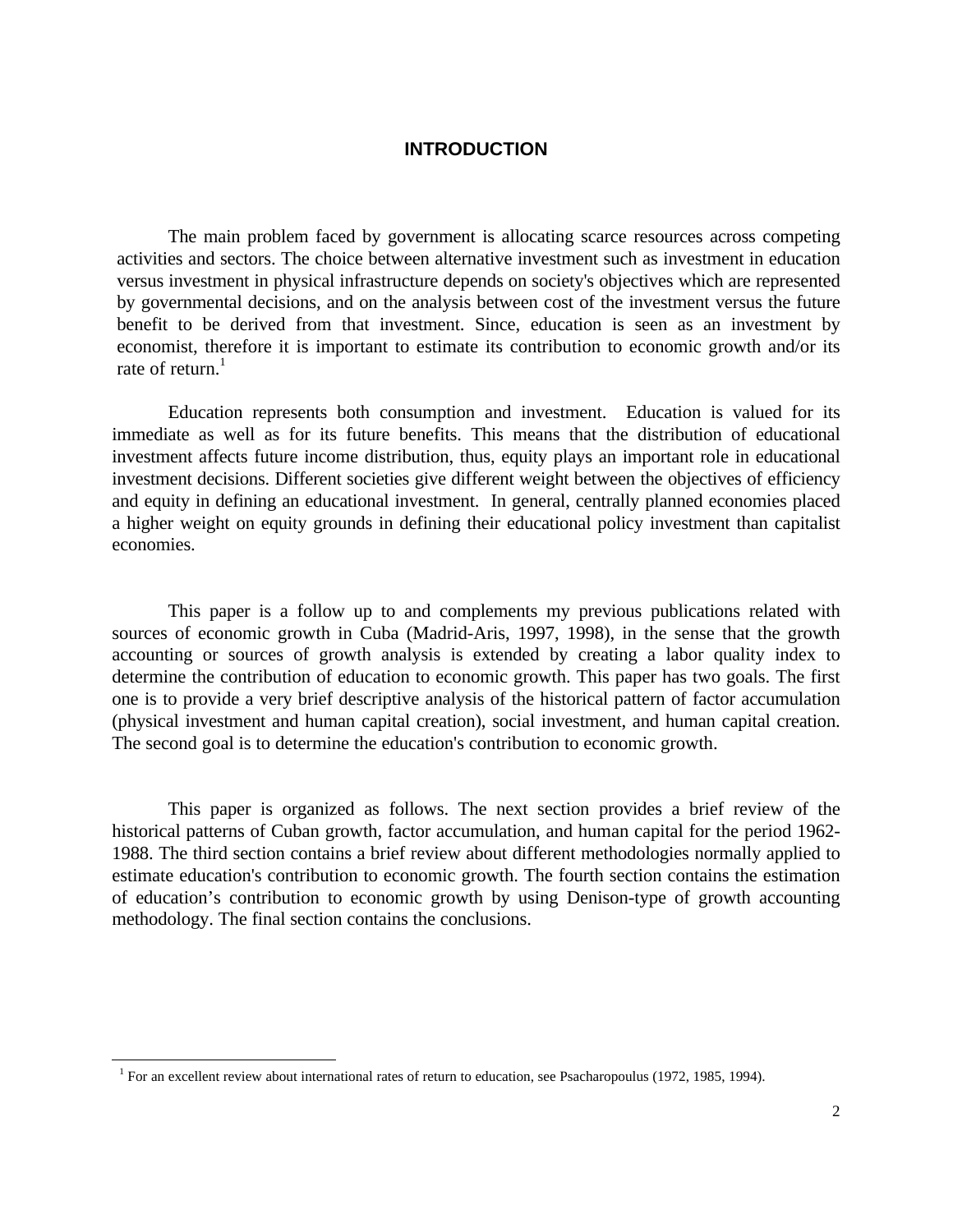# **2. REVIEW OF THE CUBAN FACTOR ACCUMULATION, AND LABOR FORCE STRUCTURE**

#### **2.1 Cuban Growth and Investment Indicators**

Table 1 shows a summary of Cuba's main macroeconomic indicators and the Soviet assistance received by Cuba during the period 1960-1988.

|  |  | <b>TABLE 1: Macroeconomic Indicators</b> |  |
|--|--|------------------------------------------|--|
|--|--|------------------------------------------|--|

 $\overline{a}$ 

| Period         | Economic<br>Growth<br>$(\%)$ | Income Per<br>capita<br>Growth | Investment<br>as share of<br><b>GMP</b> | <b>Total Soviet</b><br>Assistance as<br>share of $\omega$ | Exports as<br>share of GMP | Imports as<br>share of GMP |
|----------------|------------------------------|--------------------------------|-----------------------------------------|-----------------------------------------------------------|----------------------------|----------------------------|
| 1960-1964      | 1.9                          | $-0.2$                         | 0.14                                    | 0.08                                                      | 0.15                       | 0.19                       |
| 1965-1969      | 3.6                          | 1.7                            | 0.19                                    | 0.07                                                      | 0.14                       | 0.21                       |
| 1970-1974      | 10.0                         | 8.2                            | 0.17                                    | 0.07                                                      | 0.18                       | 0.23                       |
| 1975-1979      | 3.4                          | 2.2                            | 0.28                                    | 0.18                                                      | 0.34                       | 0.40                       |
| 1980-1984      | 5.7                          | 5.1                            | 0.30                                    | 0.33                                                      | 0.44                       | 0.52                       |
| 1985-1988      | 1.3                          | 0.3                            | 0.31                                    | n.a.                                                      | 0.40                       | 0.60                       |
| <b>AVERAGE</b> | 4.4                          | 3.2                            | 0.23                                    | 0.15                                                      | 0.28                       | 0.36                       |

**Notes:** Economic growth has been estimated with Gross Material Product (GMP) since statistics of Gross Social Product (GSP) are not as accurate as GMP (See Mesa-Lago and Perez-Lopez, *World Bank Staff Working Paper Number 770*, 1985).

\*Total Soviet Assistance includes Soviet trade subsidies (sugar, petroleum and nickel) plus development aid (for further details, see, Central Intelligence Agency (CIA), Directorate of Intelligence, 1984, p. 40 and 1989, p. 39).

**Source:** Rodríguez (1990), Brundenius (1984), Mesa-Lago and Pérez-López (1985), CIA-Directorate of Intelligence (1984, 1989), Comité Estadístico Estatal (CEE)-Anuario Estadísticos de Cuba, several years, and author's estimations.

Cuba's gross material product  $(GMP)^2$  was able to grow at a steady rate of 4.4% and percapita income increased at an average rate of 3.2% during this period. Cuba greatly increased the rate of investment, which went from 15% in 1960 to 30% in 1988. Data from Table 1 shows that between 1960 and 1964, there was no increase in income per capita. On the other hand, during the period 1965-1988 income per capita increased at a considerable rate. Data show the Soviet assistance increased considerably over this time. During the period 1960-64, soviet assistance was on average only 7% of GMP, but it increased to a level of 33% of GMP for the period 1980-1984. The amount of Soviet assistance was larger than the investments realized by the Cuban government for the period 1980-1984. In other words, during this period, it could be assumed that most of the investments realized by the Cuban government were realized by using capital received from Soviet assistance.<sup>3</sup> Therefore, it could be inferred that the Cuban economy was losing its saving capacity.

 $2^2$  The Cuban accounting system is different from the western concept of Gross National Product (GNP). Cuba uses the Soviet system of Global Social Product (GSP) and Gross Material Product (GMP), which is also called "gross product." For further explanation of the Cuban Accounting System, see Brundenius (1984), pp. 19-40, Mesa-Lago and Perez-Lopez (1985).

 $3$  Note that in a centrally planned economy like Cuba, the investment is mainly realized by the government since there are no opportunities for private enterprises or for private investment. Therefore, private income is spent mostly in consumption.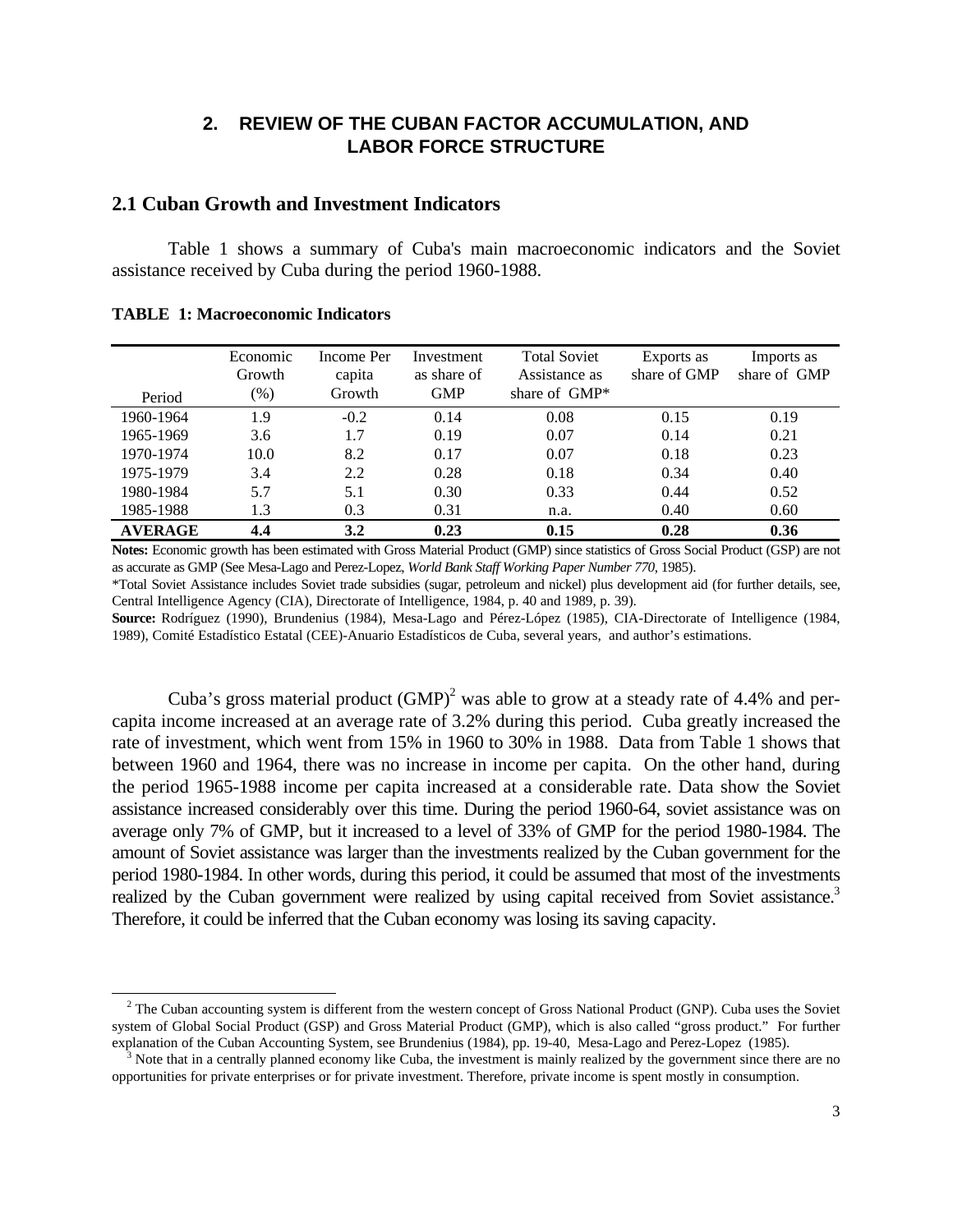Note that the highest rate of economic growth (10%) was achieved in the period 1970- 1974. Ironically, during this period the Cuban investment rate was low (17%) and even decreased in this period from a level of 19% to a level of 17%. Additionally, the lowest rate of economic growth (1.3%) was during the period 1985-1988, when the highest rate of investment (31%) was observed. Looking at these figures, it seems that the Cuban economy was not able to absorb an efficient way such a high level of investment.<sup>4</sup> If the rate of investment exceeds the country's technical, human and institutional capacity to allocate it in an efficient way, most of the investment goes to poorly managed projects. Hence, investment is not very productive and depreciates. In sum, it can be concluded that during the 1980s, investment was not allocated as efficiently as during the 1970s.

#### **2.2 National Income and Social Investment**

Table 2 shows that investment in education increased considerable. In 1960, it was only 3.2% of total national income, and increased to a level of 13.1% in 1987. Investment in health also increased considerably during this period. In 1960, investment in health represented only 2.0% of national income, and it increased to a level of 6.6% of national income by 1987**.**

|      |          | In Millions of Current Pesos (C\$) |               | In Percentage $(\% )$ |                |                 |  |
|------|----------|------------------------------------|---------------|-----------------------|----------------|-----------------|--|
|      | Value of | Investment in                      | Investment in | Investment in         | Investment in  | Investment in   |  |
| Year | National | Education                          | Health        | Education as % of     | Education as % | Health as % of  |  |
|      | Income   |                                    |               | National Income       | of $GMP^*$     | National Income |  |
|      |          |                                    |               | $(\%)$                | (% )           |                 |  |
| 1960 | 2,625.5  | 83.7                               | 51.3          | 3.2                   | 3.3            | 2.0             |  |
| 1965 | 3,888.2  | 260.4                              | 148.9         | 6.7                   | 7.0            | 3.8             |  |
| 1970 | 3.517.6  | 351.1                              | 216.4         | 10.0                  | 10.4           | 6.2             |  |
| 1975 | 8.112.6  | 808.5                              | 304.2         | 10.0                  | 10.4           | 3.8             |  |
| 1980 | 9.853.1  | 1,340.8                            | 440.2         | 13.6                  | 14.1           | 4.5             |  |
| 1987 | 12,202.2 | 1.600.0                            | 810.2         | 13.1                  | 13.6           | 6.6             |  |

**TABLE 2: National Income and Social Investment (Education and Health)**

**Note: \***figures estimated by the author considering an aggregated depreciation rate of 4%.

**Source:** Rodriguez, José. *Estrategia del Desarollo Económico de Cuba.* La Habana: Cuba, 1990, p. 218 and p. 293.

# **2.3 Labor Force, and Human Capital <sup>5</sup>**

 $\overline{a}$ 

 Table 3 contains data on enrollment per 1,000 habitants by educational levels in Cuba between 1958 and 1985.

#### **TABLE 3: Student Enrollment by Level of Education (per 1,000 habitants)**

<sup>&</sup>lt;sup>4</sup> Miguel Figueras, the former Director of Planning of the Cuban Ministry of Industry, supports this view. Fir further details, see Figueras, 1994.

 $<sup>5</sup>$  Human capital investment is a concept widely used by economists, meaning the process of improving of the quality of the labor force.</sup> Thus, human capital is referred to as the level of education of the labor force. This improvement of the labor force quality is basically achieved by education and training (Becker, 1963).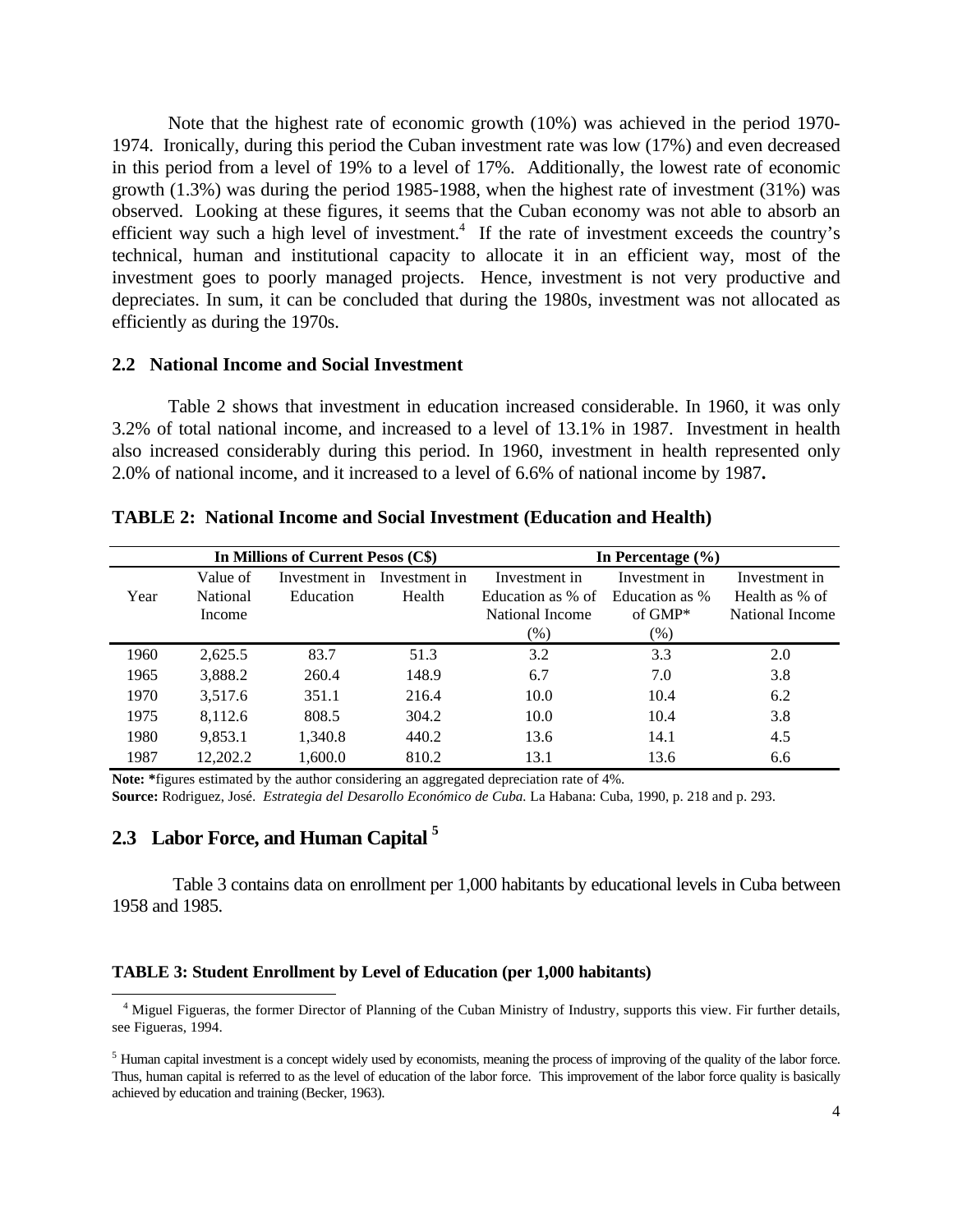|      | Primary   | Secondary | Higher    | Other     | <b>TOTAL</b>      |
|------|-----------|-----------|-----------|-----------|-------------------|
| Year | Education | Education | Education | Education | <b>ENROLLMENT</b> |
| 1958 | 104.9     | 11.8      | 3.8       |           | 120.5             |
| 1970 | 193.4     | 24.9      | 4.1       | 32.4      | 254.8             |
| 1975 | 205.2     | 57.1      | 9.0       | 31.3      | 302.6             |
| 1980 | 164.2     | 110.0     | 15.7      | 6.8       | 296.7             |
| 1985 | 16.8      | 110.0     | 23.2      | 2.0       | 252.0             |

**Note:** For Cuba, secondary education includes technical schools. Other types of education include the worker farm educational program developed after the revolution.

**Source:** Madrid-Aris (1998).

Cuba considerably increased the rate of enrollment during the period 1959-1988. The data show that human capital accumulation has been quite rapid in Cuba during the last 35 years. Without looking at economic variables, such as the amount invested in education and the return on human capital creation, it could be concluded that the Cuban government was successful in achieving a very high rate of enrollment during this period.

| TABLE 4: Labor Force Composition by Educational Level in Selected Years as Percentage of Total |  |  |  |  |
|------------------------------------------------------------------------------------------------|--|--|--|--|
| labor Force $(\% )$                                                                            |  |  |  |  |

| <b>COUNTRY</b> | <b>YEAR</b> | <b>Illiteracy</b> | <b>Primary</b>   | <b>Secondary</b> | <b>University</b> | Unspecified |
|----------------|-------------|-------------------|------------------|------------------|-------------------|-------------|
|                |             |                   | <b>Education</b> | <b>Education</b> | <b>Education</b>  |             |
|                | 1950        | 37.7              | 54.8             | 5.4              | 1.1               | 1.0         |
| Colombia       | 1960        | 27.1              | 63.7             | 6.1              | $\boldsymbol{.8}$ | 2.3         |
|                | 1970        | 4.5               | 56.6             | 30.6             | 8.6               | 0.0         |
|                | 1950        | n.a               | 77.4             | 20.2             | 2.3               | $\cdot$ 1   |
| Chile          | 1960        | n.a               | 75.1             | 22.3             | 2.6               | 0.0         |
|                | 1970        | 8.3               | 52.2             | 31.5             | 3.3               | 4.7         |
|                | 1950        | 48.3              | 44.0             | 6.6              | 1.1               | 0.0         |
| <b>Brazil</b>  | 1960        | 41.5              | 50.5             | 6.8              | 1.2               | 0.0         |
|                | 1970        | 28.3              | 58.1             | 11.7             | 1.9               | 0.0         |
|                | 1960        |                   | $63.7*$          | 34.3             | 2.1               | 0.0         |
| Cuba           | 1970        |                   | $56.3*$          | 40.7             | 3.0               | 0.0         |
|                | 1980        |                   | $37.6*$          | 57.5             | 4.9               | 0.0         |
|                | 1982        |                   | $36.4*$          | 57.7             | 5.9               | 0.0         |
|                | 1986        |                   | $24.3*$          | 67.7             | 8.0               | 0.0         |
|                | 1996        |                   | $17.3*$          | 70.0             | 12.7              | 0.0         |

**Notes:** \*this figure includes illiteracy and primary education.

**Source:** Cuban figures estimated by the author. Figures from other Latin American countries, from Elias (1992, page 92).

As the previous Table shows, the share of those with only primary education was large initially, but it decreased considerable between 1960 and 1986. In addition, there was an uniform increase in university-educated workers, which will have an important effect on the calculation of the growth of the labor quality component.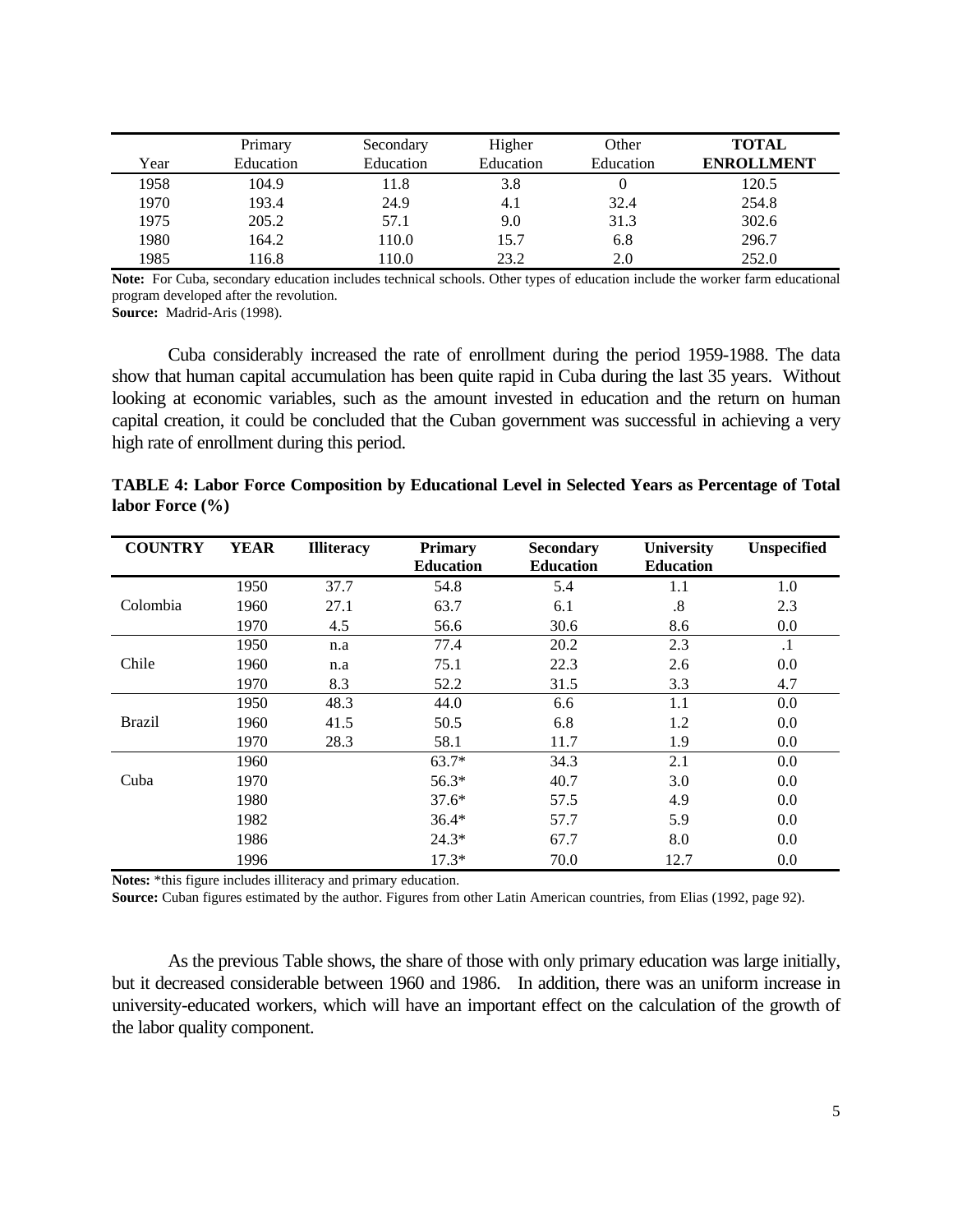#### **2.4 Summary of Factors Contribution to Economic Growth**

Table 5 shows the factors' contribution to economic growth for the period 1963-1998 estimated without considering quality adjustment factor for the labor force.

|                | <b>CONTRIBUTION OF FACTORS</b><br>(as 9% of economic growth) |                        |             |       |             |                |       |          |            |
|----------------|--------------------------------------------------------------|------------------------|-------------|-------|-------------|----------------|-------|----------|------------|
| <b>PERIOD</b>  |                                                              | All Productive Sectors |             |       | Agriculture |                |       | Industry |            |
|                | Labor                                                        | Capital                | TFP         | Labor | Capital     | <b>TFP</b>     | Labor | Capital  | <b>TFP</b> |
| 1963-1970      | 25                                                           | 53                     | 22(1.0)     | 30    | 120         | $-50$ $(-1.9)$ | 18    | 56       | 26(1.4)    |
| 1971-1980      | 17                                                           | 70                     | 13(0.8)     | 12    | 132         | $-44$ $(-1.2)$ | 19    | 67       | 14(0.7)    |
| 1981-1988      | 38                                                           | 99                     | $-37(-1.2)$ | 27    | 158         | $-85$ $(-1.5)$ | 36    | 73       | $-9(-0.4)$ |
| <b>AVERAGE</b> | 26                                                           | 70                     | 4(0.2)      | 23    | 133         | $-56$ $(-1.5)$ | 23    | 65       | 12(0.6)    |

**TABLE 5: Factors' Contributing to Aggregated and Sectoral Economic Growth (%)**

**Note**: Value of TFP growth is in parenthesis. . **Source:** Madrid-Aris (2000).

Previous tables show that for the agricultural sector, the average TFP growth is negative (-1.5%), and its contribution of TFP to output is negative (-56%) during the period of 1963-1988. In the industrial sector, at least the average TFP growth is positive, but it was moderate (0.6%), and its contribution to economic growth was very low (12%). In sum, the Cuban government's interventionist policy during 1975-1988 was accompanied by very low TFP performance. Previous results show that the industrial sector, which had a lower rate of investment, had the higher TFP growth and contribution to economic growth. TFP analysis results show that Cuba's growth during 1963-1988 was almost entirely the result of capital accumulation rather than productivity gains. Decreasing TFP growth through the 1970s and 1980s, with increasing amount of subsidies received from Soviet Union during the same period, seem to suggest that Soviet dependency created inefficiency in Cuba.

This seems ironic, because Cuba's centrally planned development strategy was oriented toward getting resources from agriculture to develop an industrial economy. But, reality shows that agriculture has been a big consumer of resources especially capital, without any positive result. Results show that governmental creation of institutional mechanisms to deal with inefficiencies may not always be an efficient way to force technological change. The Cuban decreasing TFP growth under factor accumulation is a confirmation of the low level of technical and allocative efficiency of a centrally planning system. Result from this research and other analysis of centrally planned economies (Nishimizu and Robinson, 1984) confirm that the lack of allocative and technical efficiency is a common pattern of centrally planned economies as result of lack of competition and incentives.

# **3. MEASURING EDUCATION'S CONTRIBUTION TO ECONOMIC GROWTH**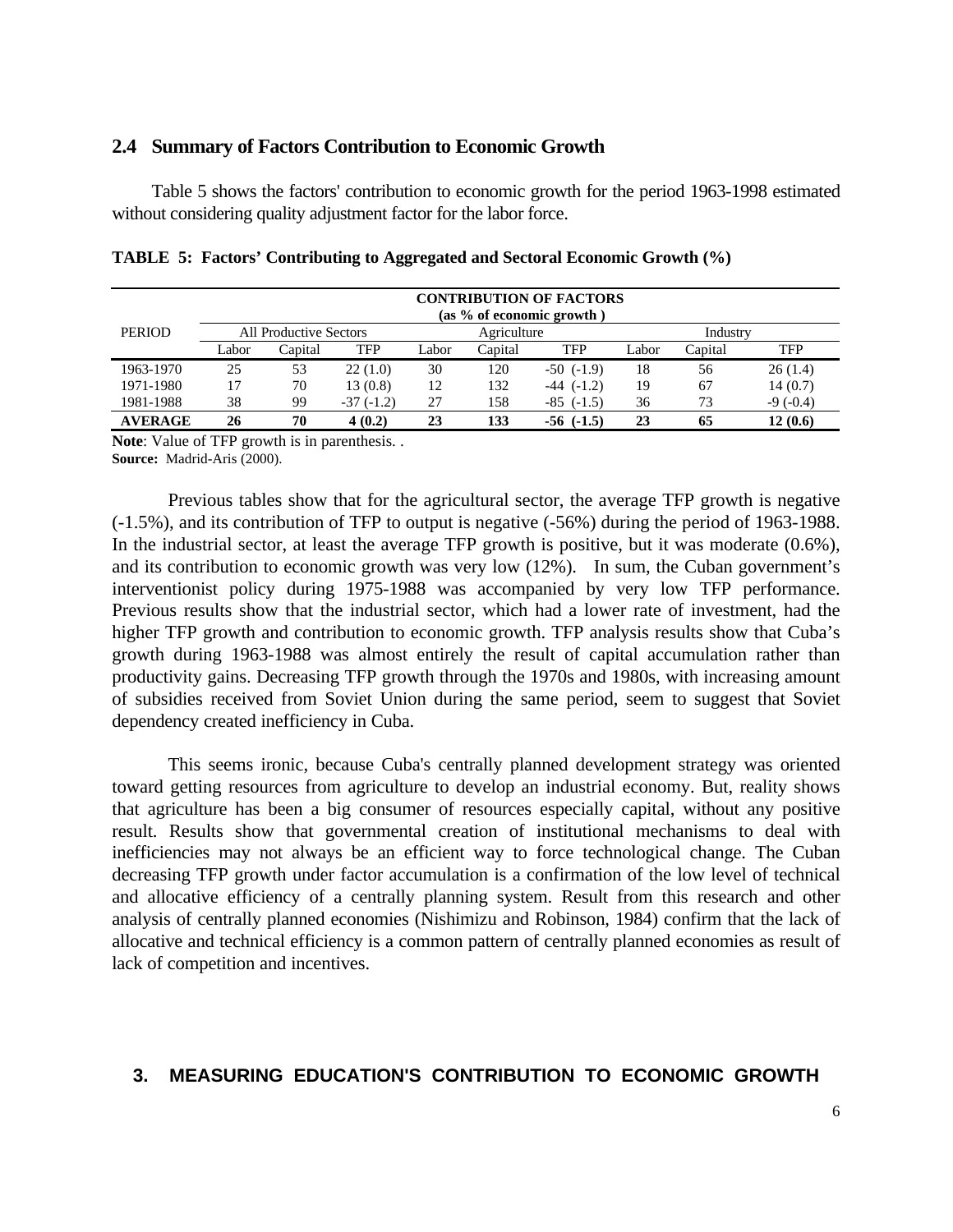The concept of investment in human capital and its relationship with productivity and economic growth dates back to the time of Adam Smith and the early classical economists. The empirical literature on education's contribution to economic growth was initiated in 1960. This was mainly triggered by the need of understanding the role of education in economic growth. The most often cited works in this field are Schultz (1961), Denison (1962, 1967), Psacharopoulos (1972) and Nadiri (1972). By the 80s, there was a renewed interest in this field. Thus, in this period the most influential works are those developed by Hicks (1980), Wheeler (1980), and Pscharopoulus (1984).

With respect to methodologies to estimate education's contribution to economic growth, some researchers have used growth accounting or productivity index (Denison, 1967, Selowsky, 1969), production functions (Grichiles, 1970), and other growth equations (Harberger and Selowsky, 1966).

The first attempt to measure the contribution of education to economic growth was developed by Denison and Schultz. Traditionally different methodologies have been applied to estimate education's contribution to economic growth, but the two methodologies<sup>6</sup> commonly applied are: (i) the labor quality adjustment growth accounting or Denison-type of growth accounting (Denison, 1967); (ii) the rate of return to human capital (Schultz-type of growth accounting). With respect to the specification of the education variables, the number of years of schooling of the labor force in relation to the wage differentials of the labor force by different levels of education is frequently used (Denison), or the amount of capital invested in education in conjunction with the rate of return on that capital (Schultz).

The starting point of the Denison estimation is the Solow (1957) methodology for growth accounting, which aggregated production function implicitly considering the neutrality of technical progress. Thus:

$$
Y_t = A(t)f(K_t, L_t)
$$
\n<sup>(1)</sup>

 $\overline{a}$ 

The Denison-type of growth accounting methodology normally applied to estimate labor contribution to economic growth is based on analyzing the effect of quality of the labor force due to education. In other words, in the Denison's methodology not only gross capital and labor are considered as in Solow (1957) methodology, but factors (labor and capital) are adjusted by quality. Normally, different factors for estimating the quality of labor can be considered, such as education, age and gender of labor force, hours of work, and unemployment. Thus, the contribution is based on how much the quality of the labor force contribute to the "residual" or to the total factor of productivity growth. The Denison-type of growth accounting can also distinguish between different kind of educated labor within the production function. Normally, the

 $6$  For a more detailed review of these two methodologies, see Psacharopoulos (1973), pp. 111-118.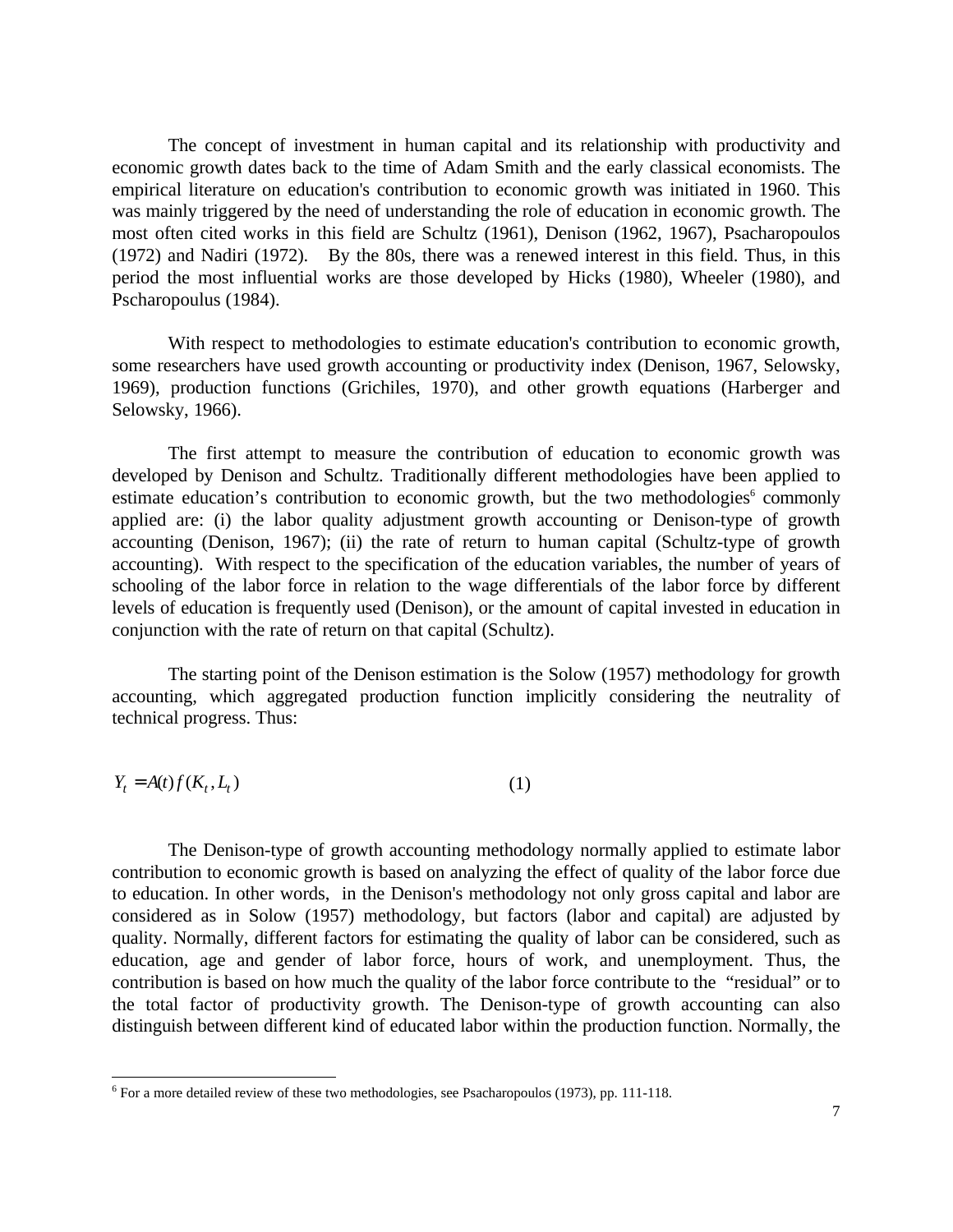disaggregation is done into different categories, no education, primary, secondary and higher education.<sup>7</sup>

Denison used the wage differentials of labor with different schooling levels as weight in order to measure the labor quality. Thus, the Denison type of growth accounting production function with labor quality adjustment factor takes the form:

$$
Y_t = f(K_t, L_t, \sum_{s} L_s * (W_s - W_{s-1}))
$$
\n(2)

In equation (2) the index *s* represent the different schooling levels of the labor force and W represents the average wage of the educational category. Denison (1967) estimated that 23% of the rate of growth of output in the USA between 1930 and 1960 is due to the increased of education of labor force. Denison also estimates that the figure for 1950-1962 is equal to 15%.

It is important to note that Denison-type of growth accounting as commonly applied without considering the maintenance component<sup>8</sup> of a growing labor force could result in an underestimation of the contribution of education to economic growth (Selowsky, 1969). Selowsky (1969) using a Denison type of growth accounting, considering the maintenance component, determines that contribution of education to economic growth in the USA for the period 1940-1965 is 21%, in Mexico approximately 11% and in Chile approximately 24%.

Schultz introduced the concept of rental value of education in growth accounting. In this methodology, the investment in education is entered into the traditional methodology by distinguishing two kind of capital, the human capital and physical capital. Another way is by distinguishing several non-homogenous inputs based on educational levels.<sup>9</sup> Thus, the Schultz type of production function is:

$$
Y_t = f(K_t, L_t, r \ast K_{edu})
$$
\n<sup>(3)</sup>

Where *Kedu* is the educational capital stock in the economy and *r* is the rate of return on the educational capital. Thus, the product *r\*Kedu*, is the measure of the educational factor of production that contributes to output. Thus, the Schultz-type of calculation about the contribution of education to economic growth is made by estimating the factor rentals (rate of return to human capital times educational investment). The difficulty of this approach is that it requires the estimation of the stock of educational capital in the economy and the rate of return on that capital. Obviously, the estimation of these two elements is an extensive task, which in most cases is impossible to estimate them as result of the lack of data, especially in less developed countries (LDCs).

-

<sup>&</sup>lt;sup>7</sup> For an empirical application to Latin American countries, see Elias (1992), pages 71-99.

<sup>&</sup>lt;sup>8</sup> Maintenance component is the effort entailed in maintaining constant the relative distribution of the labor force by years of

schooling. For further details, see Selowsky (1969). 9 For further details, see Schultz (1963), Psacharopoulus and Hinchliffe (1973, pages 20-34)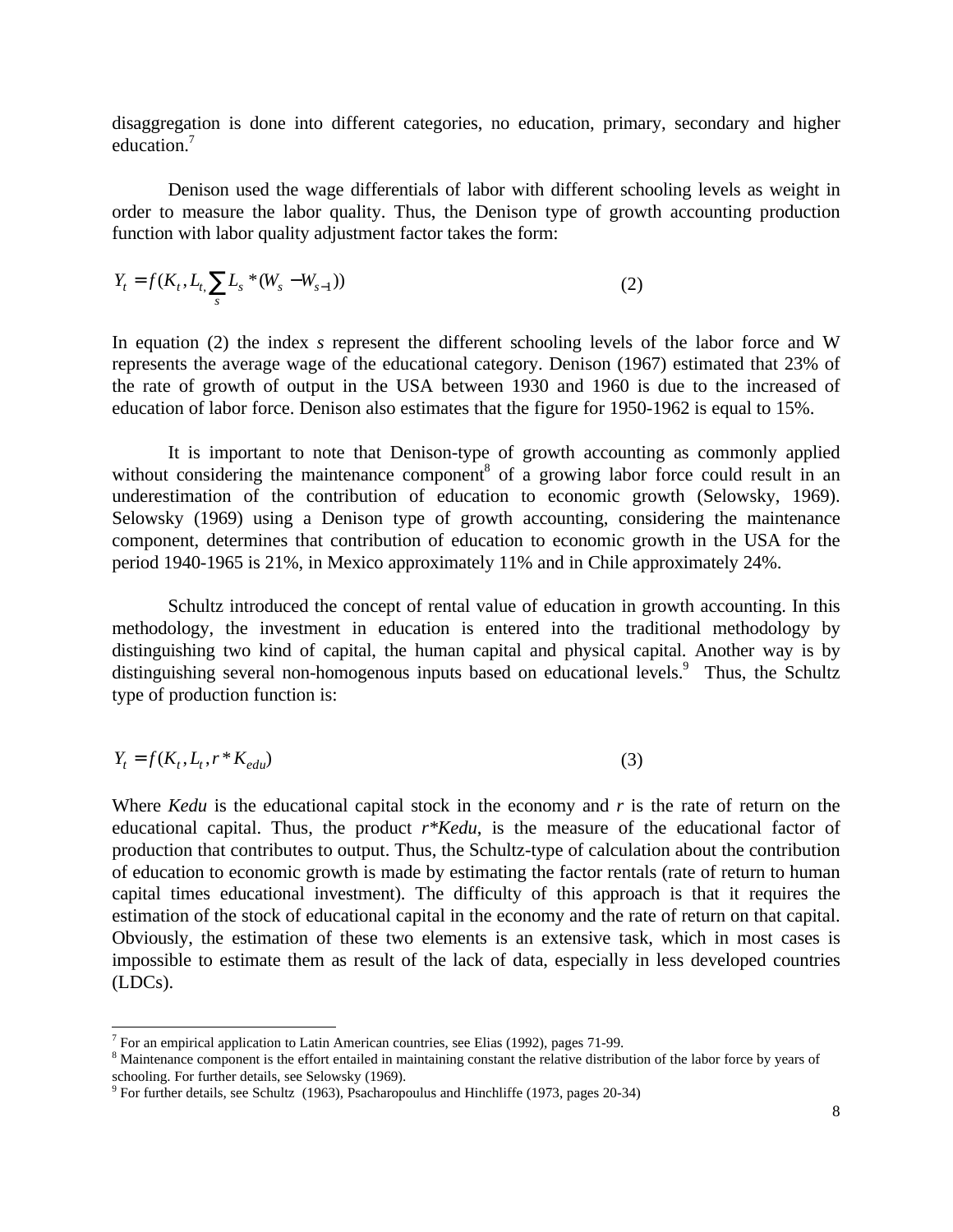It is known that growth accounting and residuals are not a good toll for explaining the process of economic growth as result of the exogenity of the technical progress. The important issue is to determine what are the variables that could explain the residuals. Although the residuals lost ground, especially with the development of the new growth theory, economists have not yet agreed on what is the proper way to measure the contribution of education to economic growth.

# **4. ESTIMATING EDUCATION'S CONTRIBUTION TO ECONOMIC GROWTH FOR THE CUBAN ECONOMY**

For the purpose of estimating education's contribution to economic growth in Cuba, the traditional Denison-type method of calculation will be applied.

#### **4.1 Denison Methodology**

 $\overline{a}$ 

As explained before, Denison methodology considers the estimation of a labor quality index. According to the Denison-type of growth-accounting methodology, the rate of change of the quality component of the labor force as result of education captures the effect of the education's` contribution to economic growth. According to this methodology, the rate of change of the quality component is equal to the weighted average of the changes in the share of each kind of labor with respect to the average wage for the whole labor force. The weights are represented by the wages structure of different educational level of the labor with respect to the average wage of the total labor force.<sup>10</sup> Thus, the basic aggregated production function with quality adjustment factor can be expressed as follows:

$$
Y_t = f(K_t, L_t, Q_t) \tag{4}
$$

Where *Qt* is the quality of labor force. The growth accounting equation (discrete approximation) can be expressed as follows:

$$
\frac{\Delta Y}{Y} = a_k \times \frac{\Delta K}{K} + a_l \times \frac{\Delta L}{L} + a_l \times \frac{\Delta Q}{Q} + TFP
$$
 (5)

where the relative change in an index of the quality of the labor force due to education is defined as follows:

$$
\frac{\Delta Q}{Q} = \sum_{i} \frac{W_i}{W} * \frac{L_i}{L}
$$
(6)

 $10$  If there is no change in the level of education of the labor force, the rate of change of the quality of the labor force will be zero. If there are changes in favor of the groups with higher relative wages (university graduates), the quality of the labor will increase.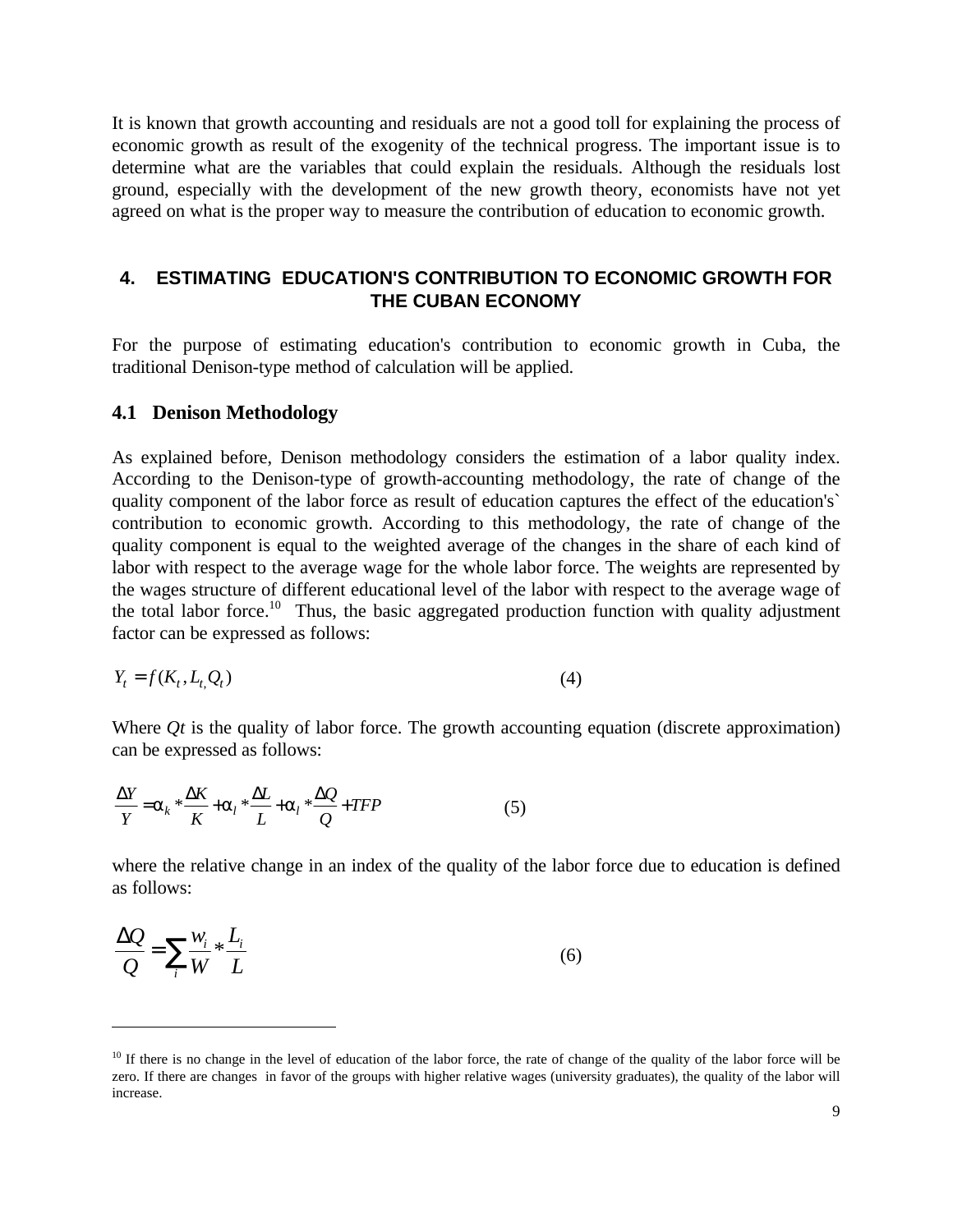In equation (6), the index *i* represents the different years of schooling of the labor force or educational level. In our specific case, the index *i* represents the educational level attained by the labor force.

For the purpose of estimating the index of the quality of labor force, each component of labor corresponds to a well-defined educational category (primary, secondary and university) as shown in Table 4. In other words, it is assumed that education is one of the most important elements of labor income. The educational component could be defined in a way that covers formal schooling and informal education (e.g. in the job training), however, only the formal component is considered for our case.

# **4.2 Results**

 $\overline{a}$ 

One can argue that growth accounting implicitly assumes perfect competition that the marginal product of labor equals wages, therefore, labor markets are competitive. If labor markets are not competitive as the case of  $Cuba$ ,<sup>11</sup> then relative wages across different levels of education are not necessarily a good measure of the relative productivity at different level of education of workers, unless government sets the wages according to some productivity rule. If the wages are not a reliable measure of productivity, it may be preferable to measure the effect of education as physical measure of output, rather than the use of wage differentials. Another alternative is to use shadow wage rates, instead of actual wage to estimate the labor quality index for the growth accounting estimation. In the analysis presented in this section, a sensitivity analysis is conducted using shadow wage rates from Brazil. Table 6 shows the relative wages by level of education in Cuba and other Latin American countries.

|                |           | RELATIVE WAGES BY EDUCATIONAL LEVEL ATTAINED |                            |                             |  |  |
|----------------|-----------|----------------------------------------------|----------------------------|-----------------------------|--|--|
| <b>COUNTRY</b> | YEAR      | <b>Primary Education</b>                     | <b>Secondary Education</b> | <b>University Education</b> |  |  |
| Colombia       | 1965      | 0.916                                        | 1.394                      | 1.455                       |  |  |
|                | 1967      | 0.560                                        | 1.120                      | n.a                         |  |  |
| Chile          | 1960      | 0.598                                        | 1.862                      | 4.717                       |  |  |
|                | 1965      | 0.708                                        | 1.376                      | 5.233                       |  |  |
| <b>Brazil</b>  | 1960      | 1.088                                        | 2.020                      | 3.960                       |  |  |
|                | 1969      | 0.814                                        | 1.340                      | 3.545                       |  |  |
| $Cuba*$        | 1970-1980 | 0.80                                         | 1.25                       | 1.70                        |  |  |

# **TABLE 6: Relative Wages by Level of Education (***wi/W***)**

**Notes:** \*estimated based on employment categories (workers, administrative, manager o dirigentes). **Source:** Cuban figures estimated by the author, other Latin Countries from Elias (1992, p. 92)

Computing the labor quality component requires the data on labor force composition presented in Table 4, as well as data on relative wages by level of education (Table 6). The quality of labor force is due to education and is obtained by multiplying the rate of change of different educational categories or change in the labor composition by the relative wage of that category. Normally, it has been common to adjust the earnings differentials by a common factor

<sup>&</sup>lt;sup>11</sup> In Cuba wages are set by central planners instead of define by labor market competitive forces.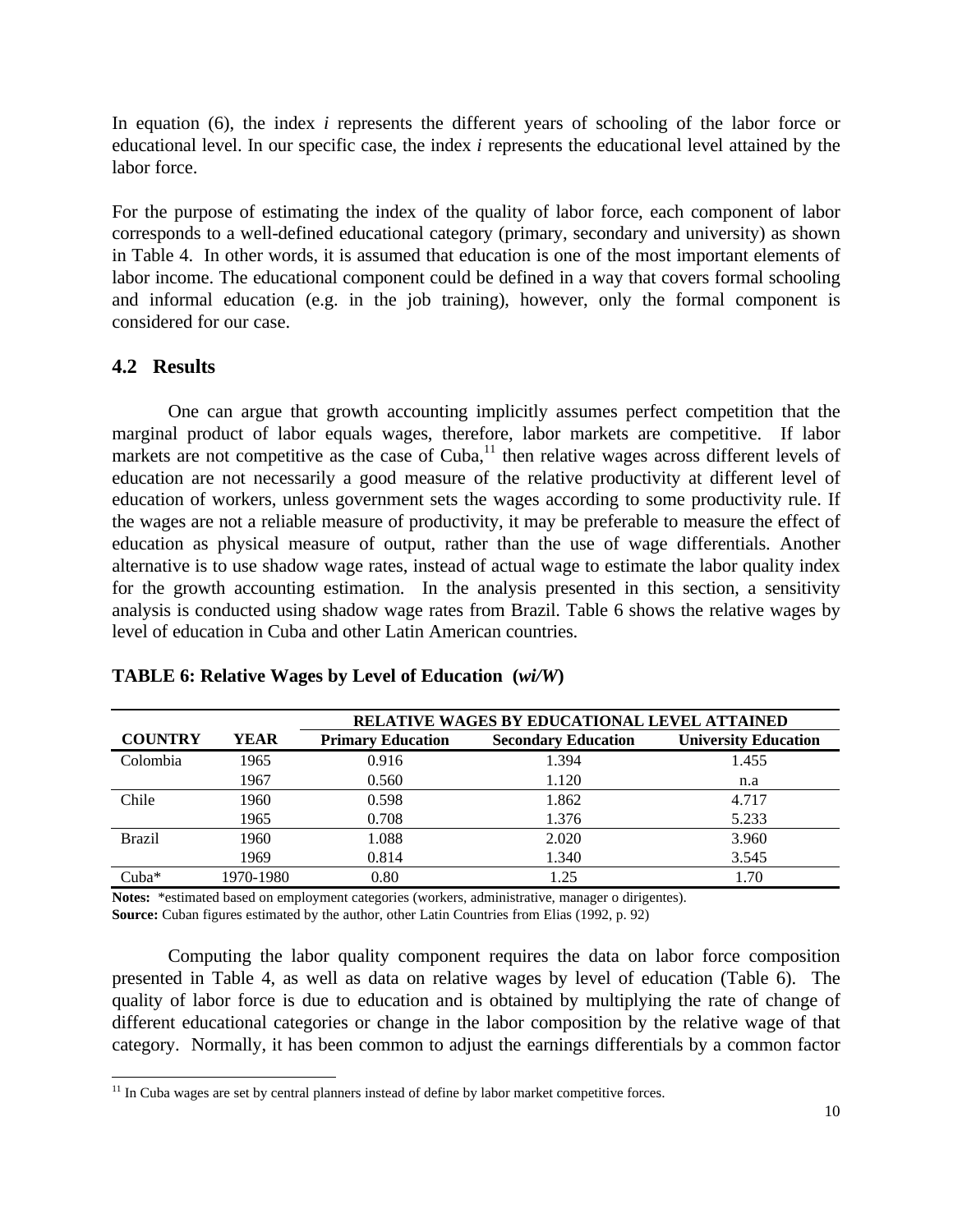that varies between 0.4 to 0.6. This adjustment tries to reflect that only a small part of the higher income should be attributed to schooling, the rest being due to others socioeconomic factors. In our case, no adjustment factor has been considered.

In many cases, in this type of studies when applied to LDCs there is only one year of wage earning differentials or relative wages by categories (data presented in Table 6). One way to solve this problem is simply to use these one-year figures for all other years. This has been the method used in all the country studies in which such information on relative wages is missing (Denison, 1967, Selowsky, 1969, Elias, 1992). Thus, using the data from Table 4 and 6, three different indexes for rate of change in quality of the labor force have been estimated, which results are presented in Table 7.

| <b>PERIOD</b> | <b>Results based on Cuban</b><br><b>Relative Wages</b><br>(%) | <b>Results based on Relative</b><br><b>Wages from Colombia</b><br>$\frac{9}{0}$ | <b>Results based on Relative</b><br><b>Wages from Brazil</b><br>$\frac{9}{6}$ |
|---------------|---------------------------------------------------------------|---------------------------------------------------------------------------------|-------------------------------------------------------------------------------|
| 1963-1970     | 0.37                                                          | 0.35                                                                            | 0.58                                                                          |
| 1971-1980     | 1.16                                                          | 1.13                                                                            | 1.75                                                                          |
| 1981-1988     | 0.83                                                          | 0.71                                                                            | 1.63                                                                          |
| 1963-1988     | 0.75                                                          | 0.70                                                                            | 1.26                                                                          |

| <b>TABLE 7: Annual Growth Rate of the Labor Quality Index due to Education (<math>\Delta Q/Q</math>)</b> |  |
|----------------------------------------------------------------------------------------------------------|--|
|----------------------------------------------------------------------------------------------------------|--|

**Source**: Cuba's estimations based on data from Tables 5 and 6.

As shown in the previous Table, labor quality index using shadow wages differential from Colombia and Brazil have been estimated for comparative purposes. Using shadow wages from Colombia, the labor quality index estimated is lower than the one using the Cuban wages. In the case of applying the factor estimated with the Colombian wages to Cuba, the contribution of education to economic growth will be lower than using the index based on Cuban wages. Hence, the contribution of education to growth will be estimated with the Cuban index and the index estimated using shadow wages from Brazil. The annual growth rate of the labor quality index due to education estimated is increasing over time until 1980 as result of changes in favor of the groups with higher relative wages (university graduates). The rate of growth of the Cuban quality index increases from 0.37% for 1963-1970 to 1.16% for 1970-1980, then it decreases to 0.83% for the period 1980-1988.

Table 8 shows the contribution of education to economic growth estimated for the all productive sector as well as for the agricultural and industrial sector. Estimated figures presented in Table 8 assume that the quality of labor has increased at the sectoral level at the same rate as the overall economy.

|  |  | TABLE 8: Education's Contribution to Economic Growth (as % of GMP) |  |  |  |  |
|--|--|--------------------------------------------------------------------|--|--|--|--|
|--|--|--------------------------------------------------------------------|--|--|--|--|

|           | <b>ALL PRODUCTIVE</b> | <b>AGRICULTURAL</b> | <b>INDUSTRIAL</b> |
|-----------|-----------------------|---------------------|-------------------|
|           | <b>SECTORS</b>        | <b>SECTOR</b>       | <b>SECTOR</b>     |
| 1963-1970 | 3.8(5.9)              | 4.4(6.8)            | 2.8(4.4)          |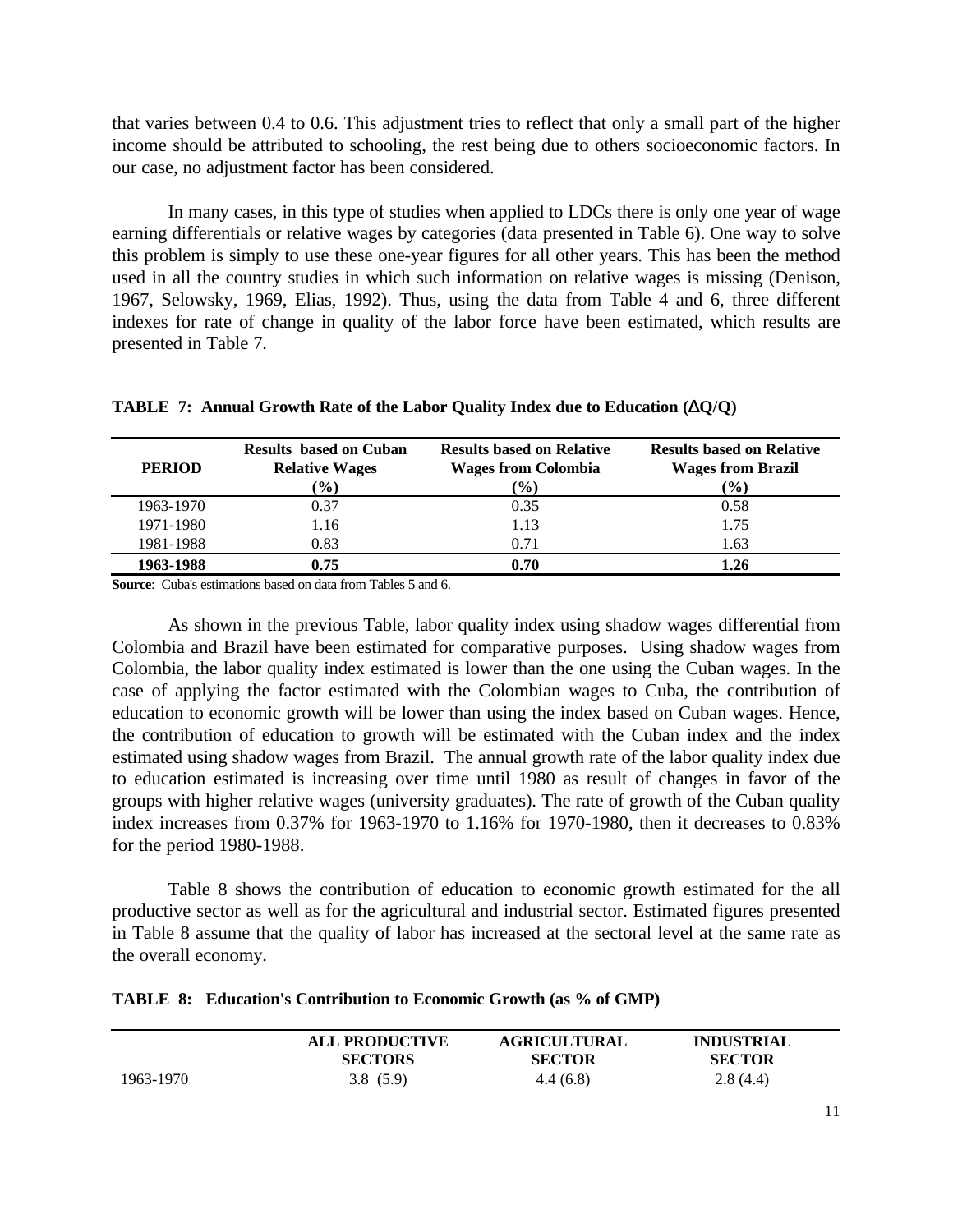| 1971-1980              | 8.6(12.5)  | 16.9(23.6)  | 8.6(12.5) |
|------------------------|------------|-------------|-----------|
| 1981-1988              | 10.7(19.1) | 18.9 (31.3) | 8.0(13.1) |
| <b>AVERAGE (63-88)</b> | 7.3(11.6)  | 11.4(17.7)  | 5.7(9.7)  |

**Note:** figures in parenthesis are the contribution of education to growth based on quality index with Brazilian shadow wage differentials.

The percentage contribution varies in part because of the different growth rates of output in the different period and different sectors (see Table 1). On the other hand, the main characteristic is the rising trend of this contribution. The important features of these increases with regard to the education's contribution to economic growth over the years is the increased index of the quality of the labor force  $\langle \langle Q/Q \rangle$  complemented with the decreasing TFP growth. The increase in the rate of growth of the quality factor is mainly due to the rate of acceleration of the number of workers with a high level of education as percentage of the total labor force (see Table 4). Obviously, this acceleration can not be expected in the future since most of the illiteracy has been eliminated, as well Cuba has already achieved a very high rate of primary and secondary education.

# **5. CONCLUSIONS**

Results show that education's contribution to economic growth overall has increased over the years from 1963 to 1988. The increases in regard to the education's contribution to economic growth over the years resulted from the increased index of the quality of the labor force  $\langle \langle Q \rangle Q \rangle$ due to a more educated labor force and the decrease of TFP growth.

The highest contribution of education to economic growth can be found in the agricultural sector (11.4%). This high contribution is due to the lower productivity that this sector presents (see Table 5). The lowest contribution of education to economic growth can be found in the industrial sector (5.7%). This low contribution is the result that this sector has grown based on more productivity gains rather than labor gains. In other words, due to the assumption of neutrality of technical progress (exogenity) common in the growth accounting production function, the higher the technological change the lower the expected contribution of education to economic growth.

In general, Cuba's education contribution to economic growth can be considered low compared with other studies applied to less developed countries (Selowsky, 1969). This low level of contribution can be explained based on factors contributions to growth (Table 5), which show that Cuba's growth during 1963-1988 was almost entirely the result of capital accumulation which contributed 70% to economic growth rather than productivity and labor gains.

Cuba's low contribution of education to economic growth resulting from this empirical research complemented with the investment pattern observed on education (see Table 2) seem to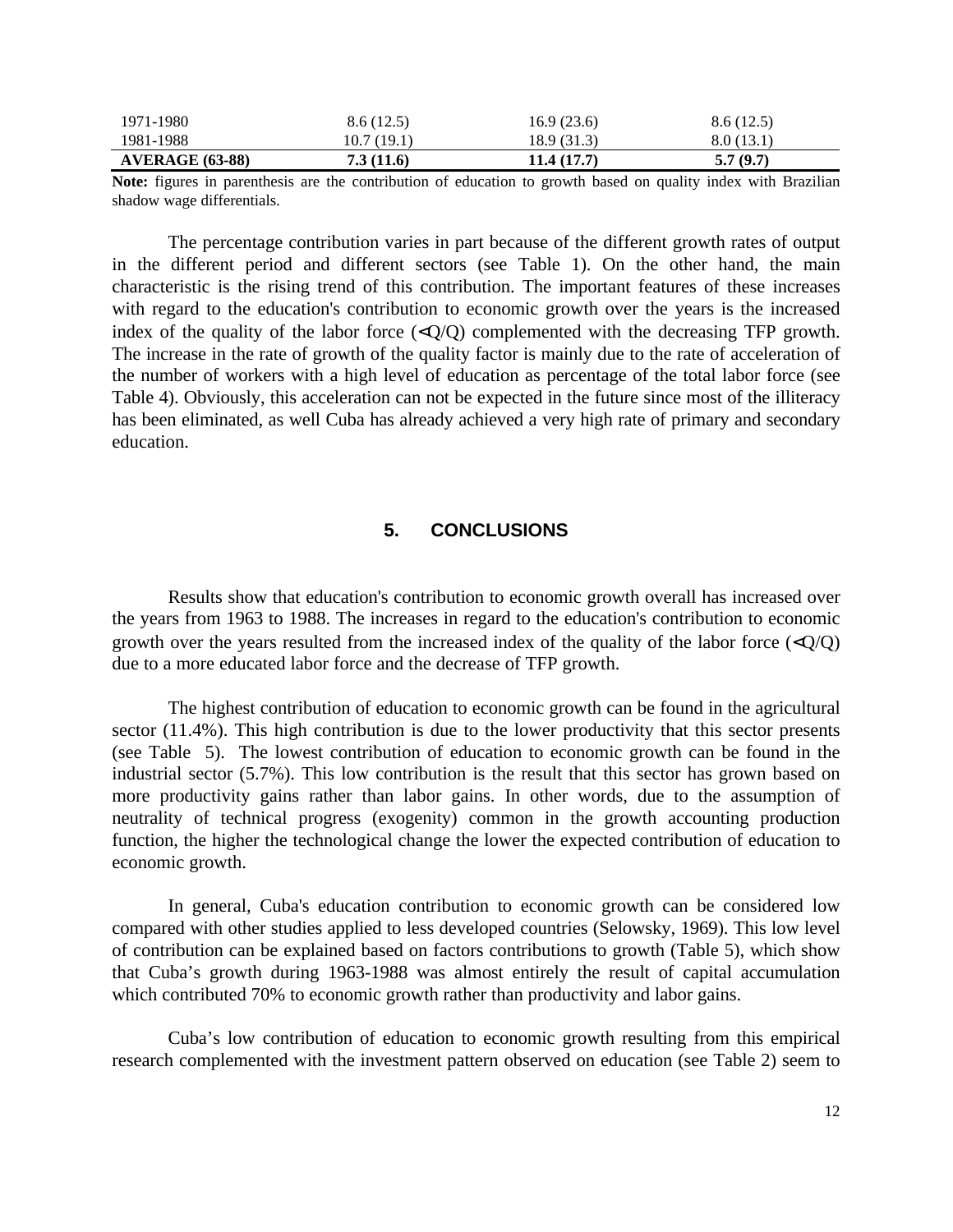suggest that the educational resource allocation policies adopted by the Cuba's centrally planned system seemed to have aimed more for equity goals rather than efficiency goals.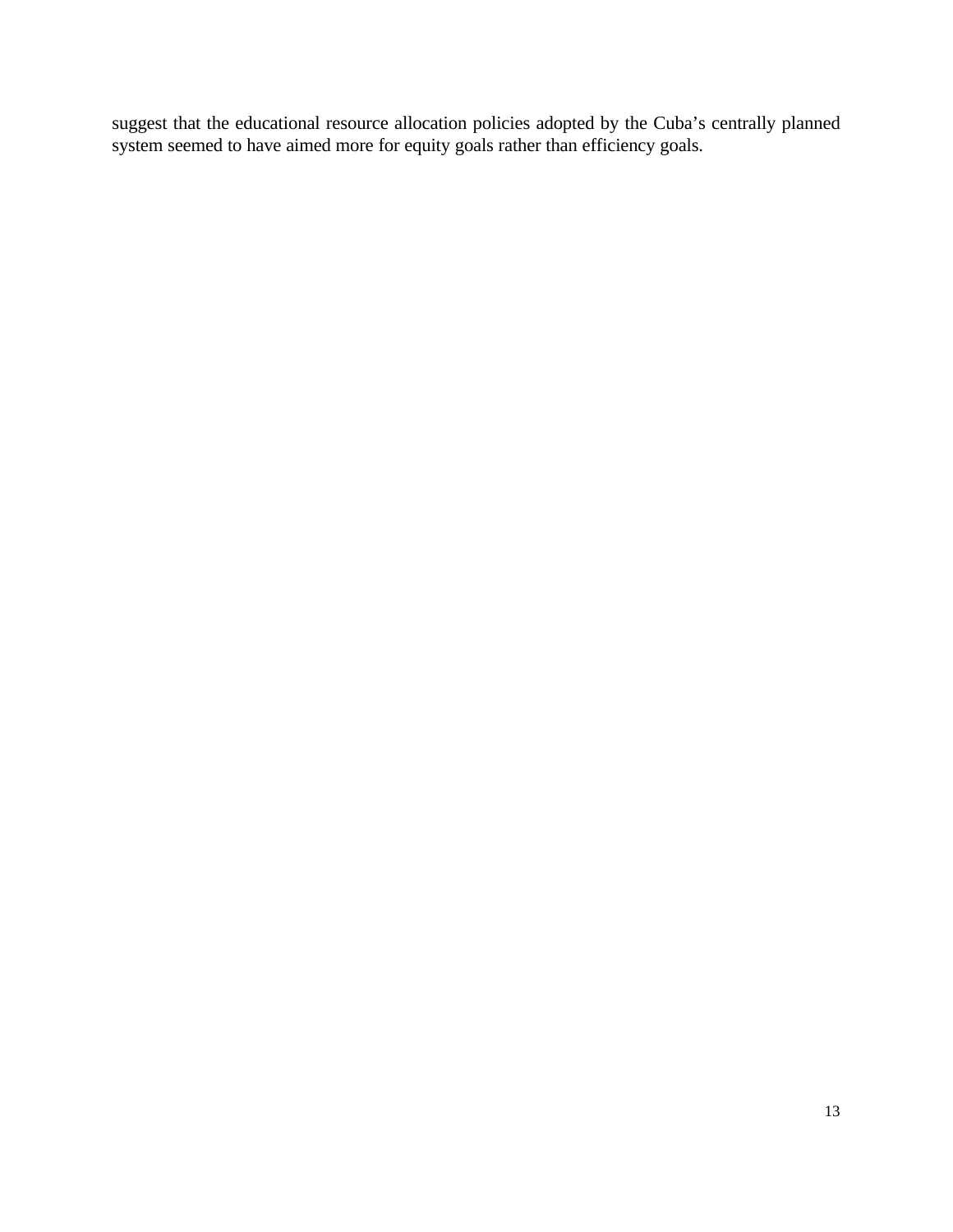#### **REFERENCES**

Barro, Robert, "Economic Growth in a Cross Section of Countries," *Quarterly Journal of Economics,* pp. 407- 1991.

Barro, R., and Xavier Sala-i-Martin. *Economic Growth.* New York: McGraw Hill Press, 1995.

Becker, Gary. *Human Capital: A Theoretical and Empirical Analysis with Special Reference to Education.* NBER: The University of Chicago Press, 1963.

Central Intelligence Agency (CIA), Directorate of Intelligence. *The Cuban Economy: A Statistical Review*. Washington D.C., 1984, 1989.

Comité Estadístico Estatal (CEE), Anuario Estadístico de Cuba, several years

Denison, E. "United States Economic Growth," *Journal of Business*, 35, 357-394, 1962.

Denison, E. *Why Growth Rates Differ: Post-War Experience in Nine Countries*. Washington, D.C., Brookings Institutions, 1967.

Denison, E. *Trends in American Economic Growth*, *1929-1982.* Washington, D.C.: Brookings Institution Press, 1985.

Elias, Victor. *Sources of Growth: A Study of Seven Latin American Economies.* San Francisco: ICS Press, 1992.

Figueras, Miguel. *Aspectos Estructurales de la Economía Cubana*. Editorial de Ciencias Sociales, La Habana, Cuba, 1994.

Harberger, Arnold. "A Vision of the Growth Process," *American Economic Review*, Vol 88, No 1, pp. 1-31, March 1998.

Hicks, N. "Economic Growth and Human Resources," World Bank Staff Working Paper No 408, Washington D.C., 1982.

Jimenez, Georgina. *Hablemos de Educación, Recopilación de Artículos, Comentarios y Reportajes sobre Educación*. La Habana: Editorial Pueblo y Educación, 1985.

Jorgenson, Dale, Frank M. Gollop, and Barbara M. Fraumeni. *Productivity and U.S. Economic Growth.* Cambridge: Harvard University Press, 1987.

Kim, J.I., and Lawrence Lau. "Economic Growth of the East Asian Newly Industrializing Countries," *Journal of the Japanese and International Economics*, 235-271, 1994.

Krugman, Paul. "The Myth of Asia's Miracle," *Foreign Affairs*, Nov/Dec, pp. 62-78, 1994.

Madrid-Aris, Manuel, "Growth and Technological Change in Cuba," in *Cuba in Transition*, Volume 7, published by the Association for the Study of the Cuban Economy, Washington D.C., 1997.

Madrid-Aris, Manuel, "Investment, Human Capital, and Technological Change: Evidence from Cuba and its Implications for Growth Models," in *Cuba in Transition*, Volume 8, published by the Association for the Study of the Cuban Economy, Washington D.C., pp. 465-481,1998.

Madrid-Aris, Manuel, "The Tyranny of Numbers, Linear Models or Investment Planning: Confronting the Cuban and Singaporean Factor Accumulation and Technological Change," working paper, 2000.